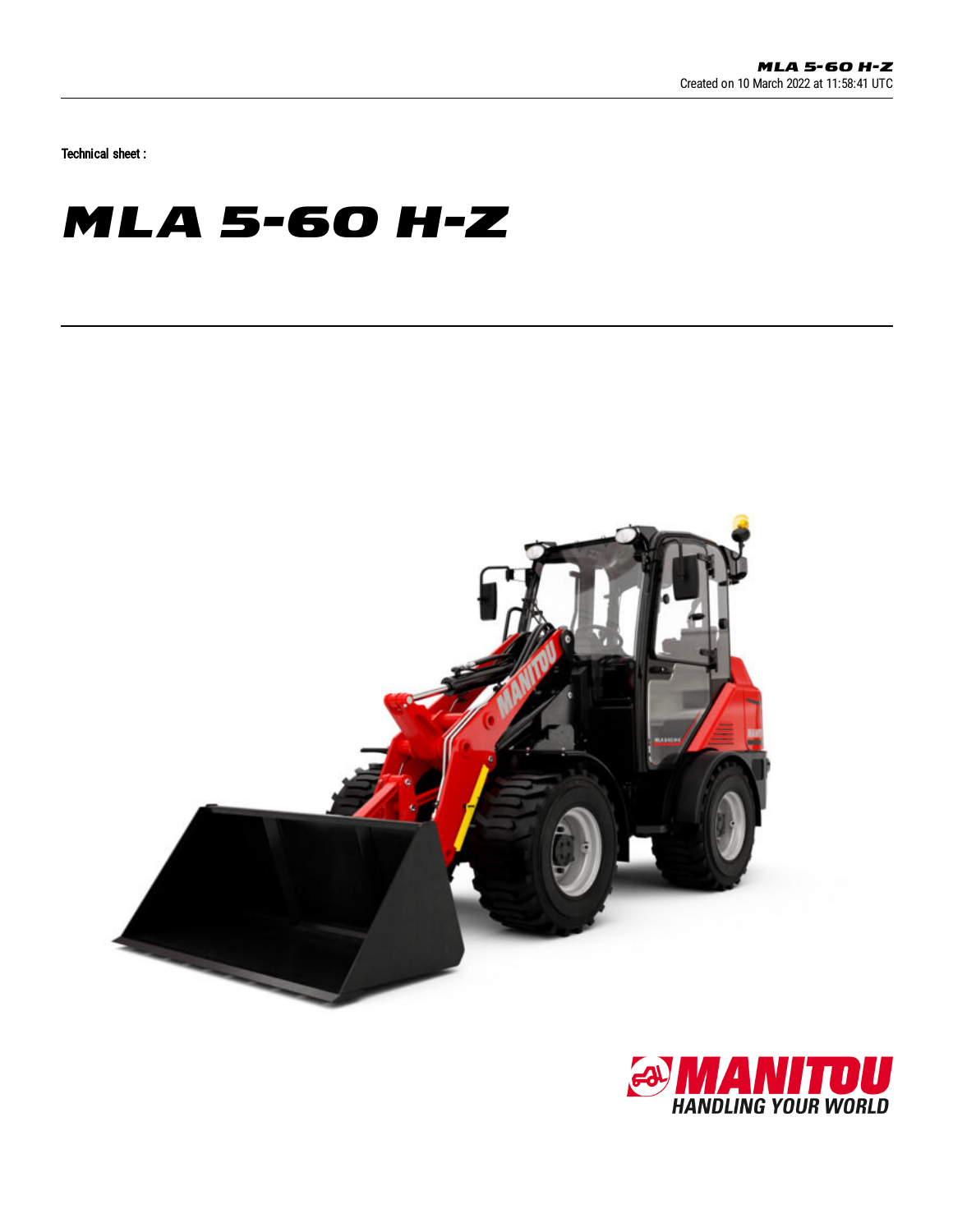| <b>Capacities</b>                                                | <b>Metric</b>                     |  |
|------------------------------------------------------------------|-----------------------------------|--|
| Static tipping load with bucket (straight)                       | 2190 kg                           |  |
| Static tipping load with bucket (full turn)                      | 1694 kg                           |  |
| Static tipping load with forks (straight)                        | 1547 kg                           |  |
| Static tipping load with forks (full turn)                       | 1204 kg                           |  |
| Max. height of bucket pivot point                                | h35<br>3.16 <sub>m</sub>          |  |
| Max. lifting height (below forks)                                | h3<br>2.97 m                      |  |
| Reach at max. height                                             | 0.43 <sub>m</sub>                 |  |
| Breakout force with bucket                                       | 4329.46 daN                       |  |
| <b>Weight and dimensions</b>                                     |                                   |  |
| Unladen weight (with forks) with 4-post canopy                   | 3388.30 kg                        |  |
| Overall length to carriage (with hitch)                          | 111<br>4.18 m                     |  |
| Wheelbase                                                        | 1744 mm<br>y                      |  |
| Overall width of 4 posts canopy                                  | b22<br>1.23 m                     |  |
| Overall cab width                                                | b4<br>$1.22 \text{ m}$            |  |
| Overall width (over tyres)                                       | b1<br>1.47 m                      |  |
| Overall height with 4 posts canopy                               | 2.31 m<br>h38                     |  |
| Overall height with cab                                          | 2.31 m<br>h17                     |  |
| Tilt-up angle                                                    | 39.90°<br>a4                      |  |
| Tilt-down angle                                                  | 44.70°<br>a <sub>5</sub>          |  |
| External turning radius (over tyres)                             | 3.20 <sub>m</sub><br>Wa1          |  |
| Articulation angle                                               | 45 °                              |  |
|                                                                  | 0.25 m<br>m4                      |  |
| Ground clearance                                                 |                                   |  |
| Performances<br>Crowd                                            | 2.52 s                            |  |
|                                                                  |                                   |  |
| Dump                                                             | 1.85s                             |  |
| Engine                                                           |                                   |  |
| Engine brand                                                     | Deutz                             |  |
| Engine model                                                     | TD 2.2 L3                         |  |
| Number of cylinders / Capacity of cylinders                      | 3 - 337.82 cm <sup>3</sup>        |  |
| I.C. Engine power rating / Power (kW)                            | 60 Hp / 45.50 kW                  |  |
| Max. torque / Engine rotation                                    | 200 Nm / 2400 rpm                 |  |
| Engine cooling system                                            | 2 radiators water + hydraulic oil |  |
| <b>Transmission</b>                                              |                                   |  |
| Transmission type                                                | Hydrostatic                       |  |
| Number of gears (forward / reverse)                              | 2/2                               |  |
| Max. travel speed (may vary according to applicable regulations) | 28.32 km/h                        |  |
| Differential lock                                                | Machine Lock Rear & front         |  |
| Parking brake                                                    | Manual                            |  |
| <b>Hydraulics</b>                                                |                                   |  |
| Hydraulic pump type                                              | Gear pump                         |  |
| Hydraulic flow - Pressure                                        | 58.30 I/min / 210 Bar             |  |
| High-Flow Option (I/min)                                         | 72.30 l/min                       |  |
| Drive hydraulic system pressure                                  | 420 Bar                           |  |
| <b>Tank capacities</b>                                           |                                   |  |
| Hydraulic oil                                                    | 45                                |  |
| Fuel tank                                                        | 82.501                            |  |
| <b>Miscellaneous</b>                                             |                                   |  |
| Safety cab homologation                                          | ROPS - FOPS cab (level 1)         |  |